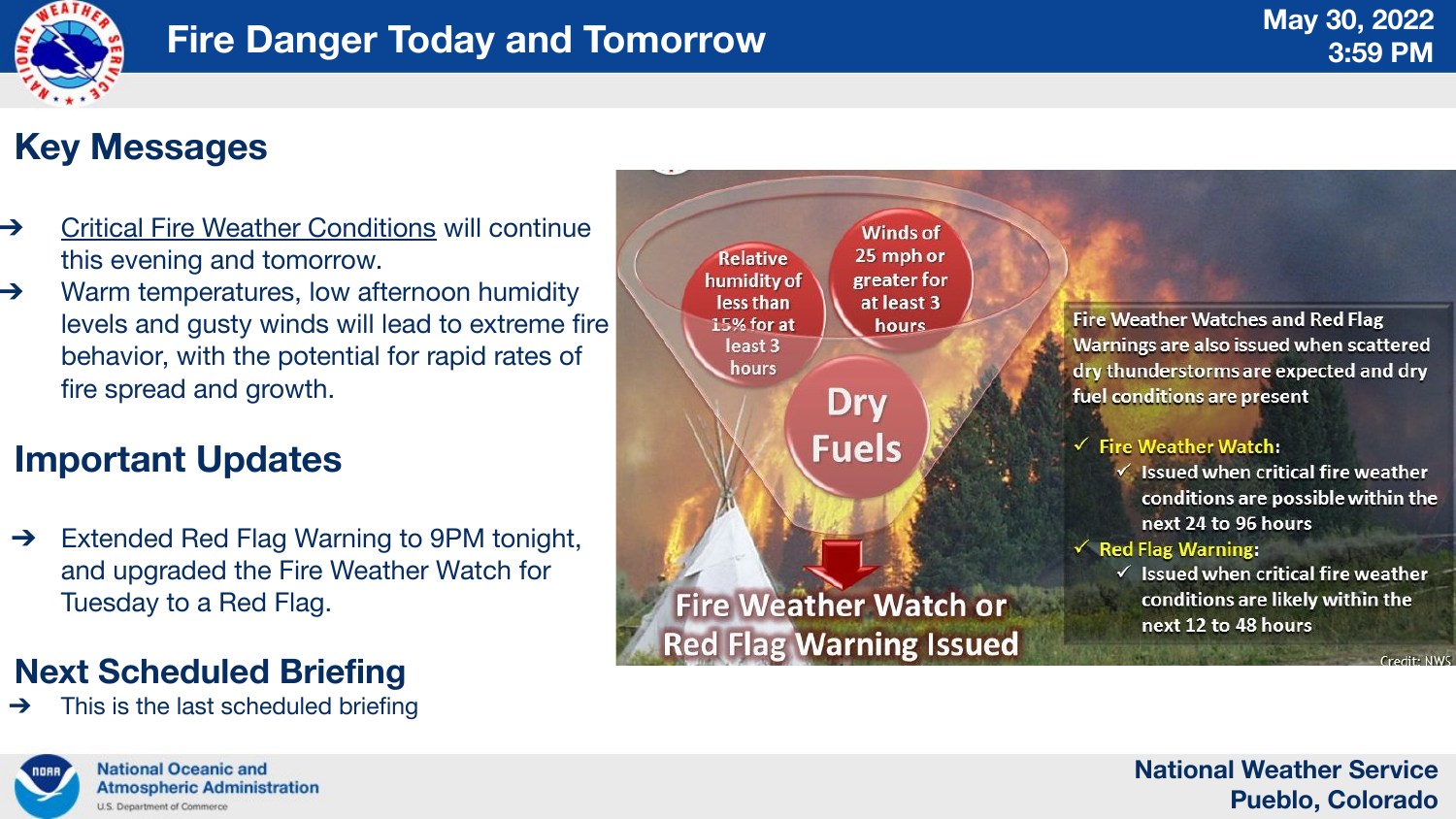#### **National Weather Service Pueblo, Colorado**



# **Very High Fire Danger Today**

# **Key Messages**

- ➔ Red Flag warning over the Eastern Plains, the middle Arkansas river valley and San Luis Valley, until 9pm.
- Winds southwest 20 to 30 mph with gusts to 55 mph.
- ➔ Minimum humidity values 6 to 13%.



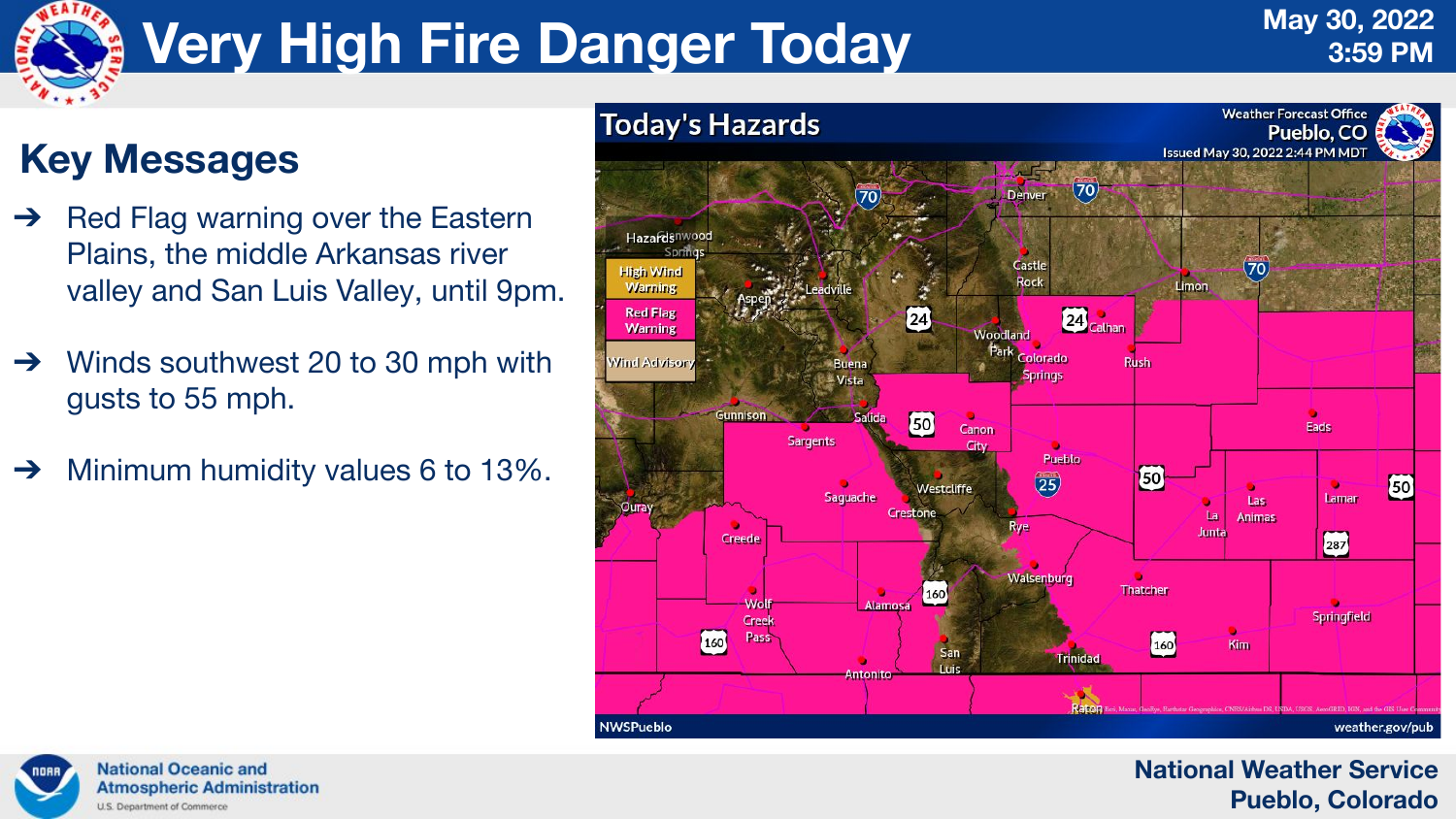#### **National Weather Service Pueblo, Colorado**



# **High Fire Danger Tuesday**

# **Key Messages**

- ➔ Red Flag Warning watch for the San Luis Valley and San Juans, until 9pm.
- Winds southwest 20 to 30 mph with gusts to 40 mph.
- ➔ Minimum humidity values 8 to 13%.